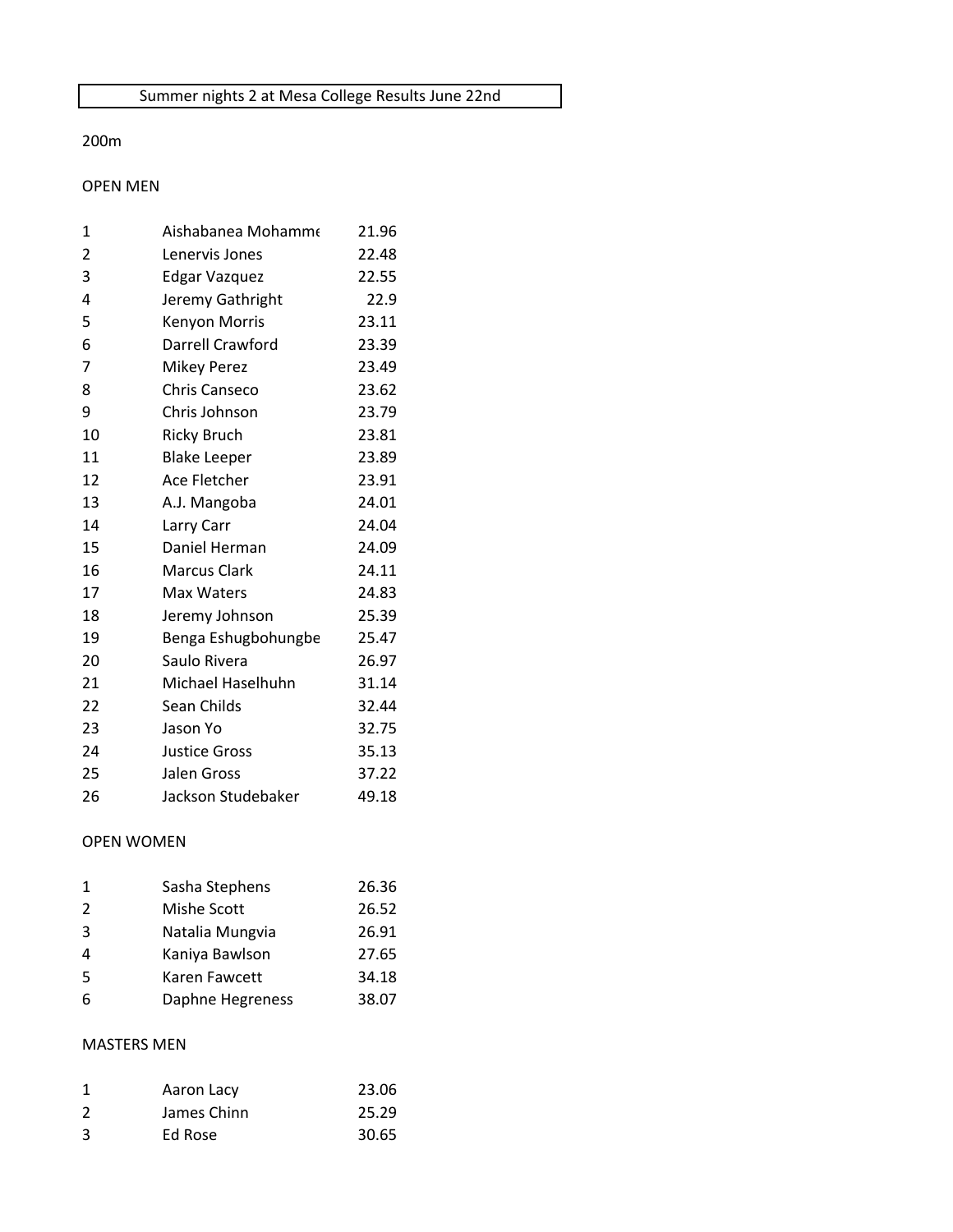| 4 | Eric Jones | 32.61 |
|---|------------|-------|
|   |            |       |

### MASTERS WOMEN

| 1 | Jai Black | 27.02 |
|---|-----------|-------|
|   |           |       |

# 400m

## OPEN MEN

| 1  | <b>Daniel Thomas</b> | 49.45   |
|----|----------------------|---------|
| 2  | Edgar Vazquez        | 50.33   |
| 3  | Alexander Monisivaiz | 50.62   |
| 4  | David Edwards        | 51.17   |
| 5  | Keith Chambers       | 51.79   |
| 6  | Shelby Hernandez     | 52.69   |
| 7  | Larry Carr           | 52.79   |
| 8  | Paul Coover          | 54.43   |
| 9  | Saulo Rivera         | 58.58   |
| 10 | Jason Vo             | 1:10.72 |
| 11 | Sean Childs          | 1:18.25 |
| 12 | <b>Justice Gross</b> | 1:22.04 |
| 13 | Jalen Gross          | 1:29.35 |
| 14 | Jackson Studebaker   | 2:32.08 |

#### OPEN WOMEN

| -1 | Mariah Slack          | 1:02.07 |
|----|-----------------------|---------|
| 2  | Chelsea McCarron      | 1:07.24 |
| 3  | <b>Brittney Parke</b> | 1:07.67 |
| 4  | Emma Veidt            | 1:13.75 |
| 5  | Karen Fawcett         | 1:15.55 |

#### MASTERS MEN

| 1 | Aaron Lacey | 51.42   |
|---|-------------|---------|
| 2 | Jerry Davis | 1:01.42 |
| 3 | David Woods | 1:11.47 |
| 4 | Eric Jones  | 1:12.70 |

### MASTERS WOMEN

| 1 | Jai Black          | 1:00.83 |
|---|--------------------|---------|
| 2 | Celestine Arambulo | 1:07.98 |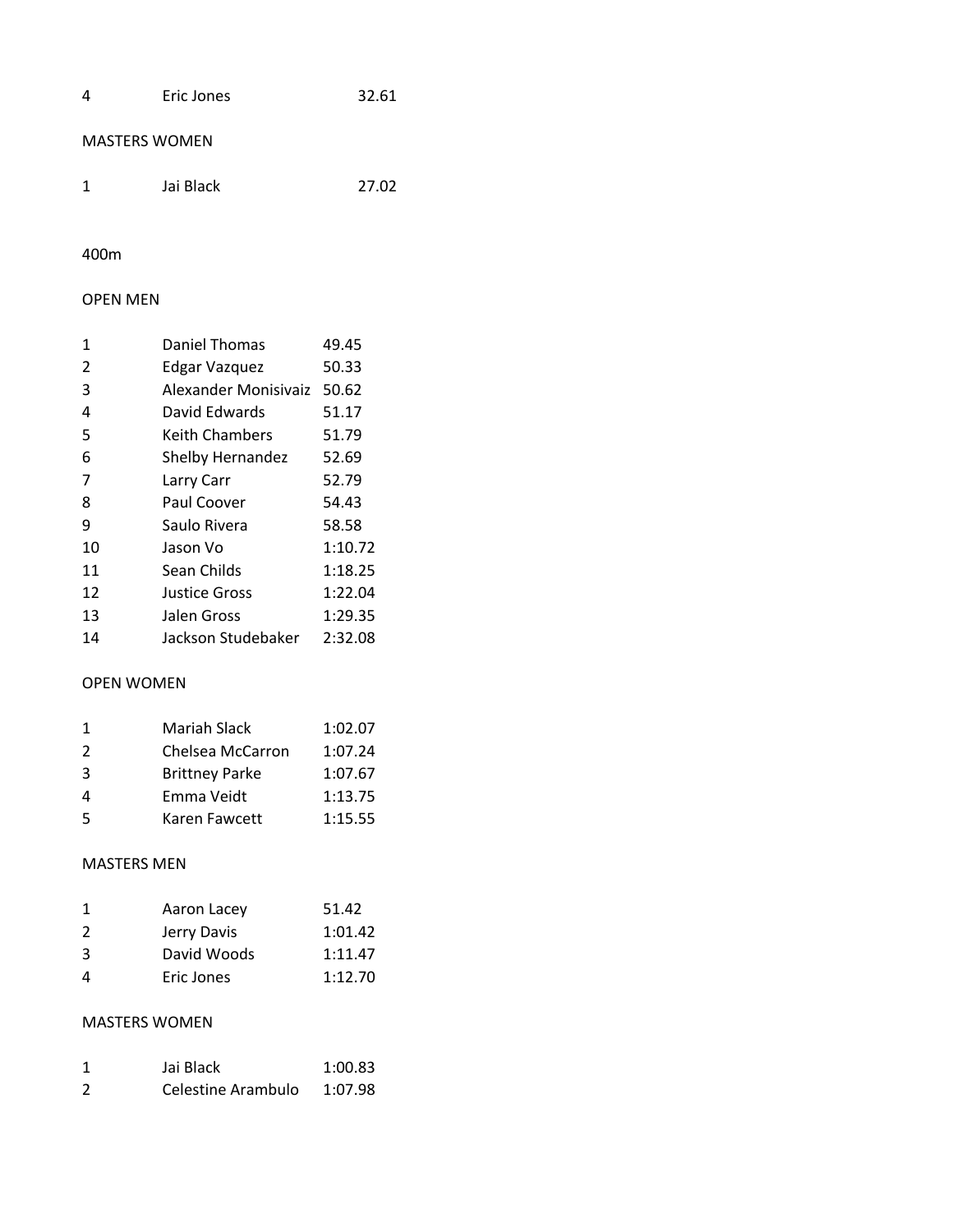### 800m

### OPEN MEN

| 1  | David Edwards         | 1:51.41 |
|----|-----------------------|---------|
| 2  | Alexander Morisivaiz  | 1:55.46 |
| 3  | Paul Coover           | 1:58.25 |
| 4  | <b>Keith Chambers</b> | 2:00.65 |
| 5  | Eduardo Corvera       | 2:08.84 |
| 6  | Antonio Hernandez     | 2:09.29 |
| 7  | Jeff Rangan           | 2:10.88 |
| 8  | Alex DeCino           | 2:13.33 |
| 9  | Saulo Rivera          | 2:15.44 |
| 10 | Jeff McKnight         | 2:18.13 |
| 11 | Miles Lindsay         | 2:25.34 |
| 12 | Jason Vo              | 2:53.68 |

#### OPEN WOMEN

| $\mathbf{1}$ | <b>Elaine Ribeiro</b>         | 2:22.64 |
|--------------|-------------------------------|---------|
| 2            | Megan Gramlich                | 2:24.79 |
| 3            | Molly Kline                   | 2:38.19 |
| 4            | Emma Veidt                    | 2:43.29 |
| 5            | Karen Fawcett                 | 2:51.55 |
| 6            | Ericca Corvera                | 3:13.45 |
|              | Sonata Simonatis-Bord 3:17.31 |         |

#### MASTERS MEN

| $\mathbf 1$ | James Towle             | 2:10.89 |
|-------------|-------------------------|---------|
| 2           | <b>Brian Nelson</b>     | 2:16.39 |
| 3           | <b>Roger Drews</b>      | 2:26.72 |
| 4           | John Honeycutt          | 2:28.04 |
| 5           | Michael Brackey         | 2:44.72 |
| 6           | <b>Graeme Shirley</b>   | 2:49.82 |
| 7           | <b>Richard Gauntner</b> | 2:53.19 |
| 8           | Eric Jones              | 2:54.74 |
| q           | Andy Thatcher           | 2:58.29 |

## MASTERS WOMEN

| 1 | Celestine Arambulo | 2:26.81 |
|---|--------------------|---------|
| 2 | Kristin Kinsley    | 3:17.91 |
| 3 | Claudia Anzures    | 4:01.67 |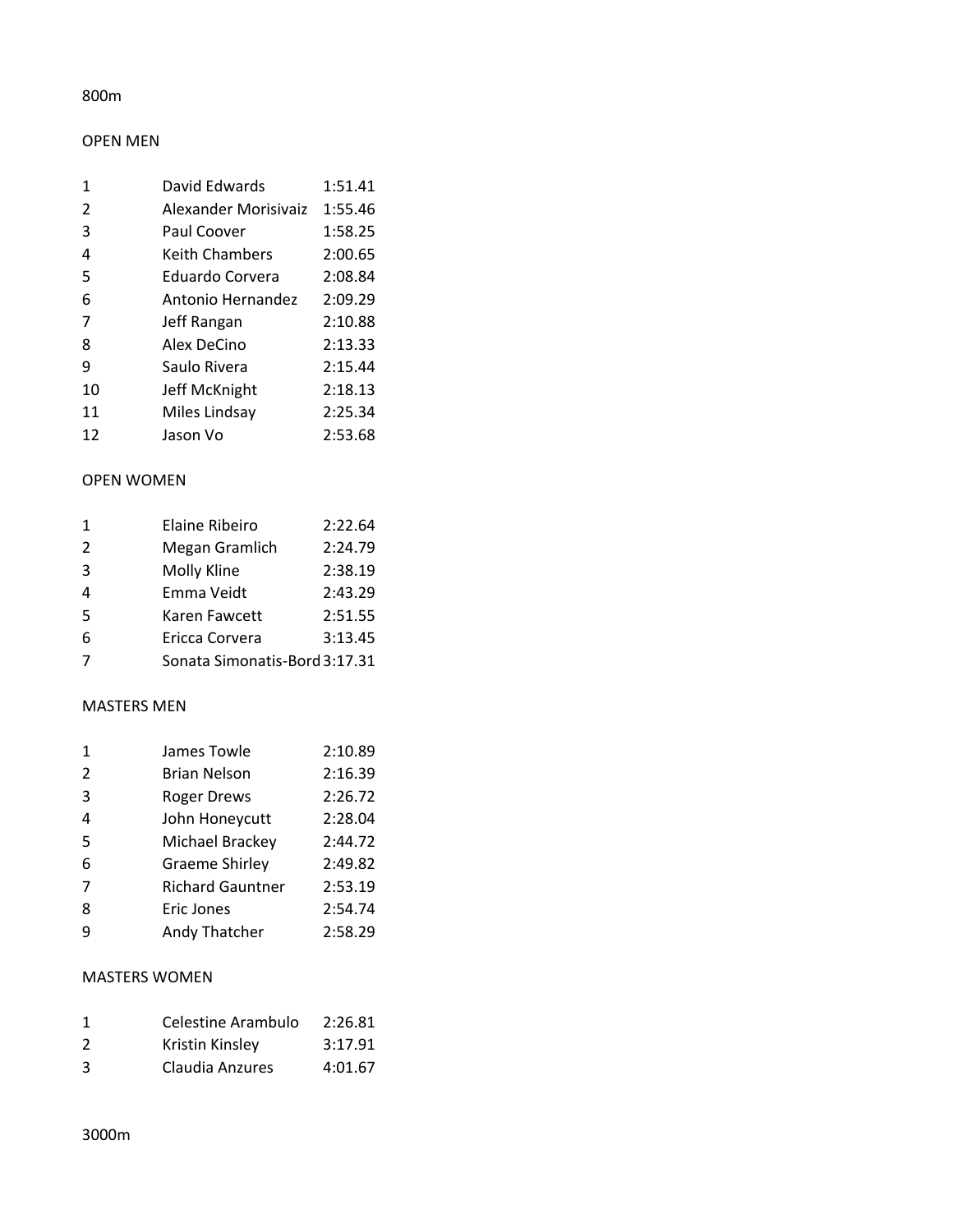#### OPEN MEN

| 1              | Glenn Racz              | 9:07.42  |
|----------------|-------------------------|----------|
| $\overline{2}$ | Dennis Roth             | 9:16.51  |
| 3              | Tom Bache               | 9:22.43  |
| 4              | Matt Tex                | 9:28.89  |
| 5              | Kyle Wolsey             | 9:37.49  |
| 6              | Jeff Rangan             | 9:46.66  |
| 7              | <b>Shelby Hernandez</b> | 9:47.49  |
| 8              | <b>Michael Reutz</b>    | 10:07.96 |
| 9              | Nick Shaw               | 10:16.39 |
| 10             | Jason Karp              | 10:19.04 |
| 11             | Jose Rivera             | 10:34.95 |
| 12             | Eric Hernandez          | 11:11.29 |
| 13             | <b>Isaiah Duenas</b>    | 11:58.93 |
| 14             | Jackson Berry           | 14:29.33 |

#### OPEN WOMEN

| 1 | Morgan Sjogren         | 10:01.97 |
|---|------------------------|----------|
| 2 | <b>Bridie McCarey</b>  | 10:23.39 |
| 3 | Chelsea VonCott        | 10:41.07 |
| 4 | Megan Gremlich         | 10:49.96 |
| 5 | Fermenda DeHygsw       | 10:58.23 |
| 6 | Maria Perez            | 11:44.31 |
| 7 | Marcella Teran         | 12:08.15 |
| 8 | <b>Audrey Castillo</b> | 14:17.70 |

#### MASTERS MEN

| 1              | <b>Tim Gore</b>     | 9:14.30  |
|----------------|---------------------|----------|
| 2              | Sergio Ribeiro      | 9:30.95  |
| 3              | James Towle         | 9:37.12  |
| 4              | <b>Brian Nelson</b> | 9:55.31  |
| 5              | Jeff Catie          | 10:19.07 |
| 6              | Daniel Dunbar       | 11:19.33 |
| $\overline{7}$ | John Honeycutt      | 11:30.00 |
| 8              | Dan Studebaker      | 11:31.88 |
| 9              | Antonio Melcher     | 12:00.09 |
| 10             | Javier Rios         | 13:12.40 |

10,000m

OPEN MEN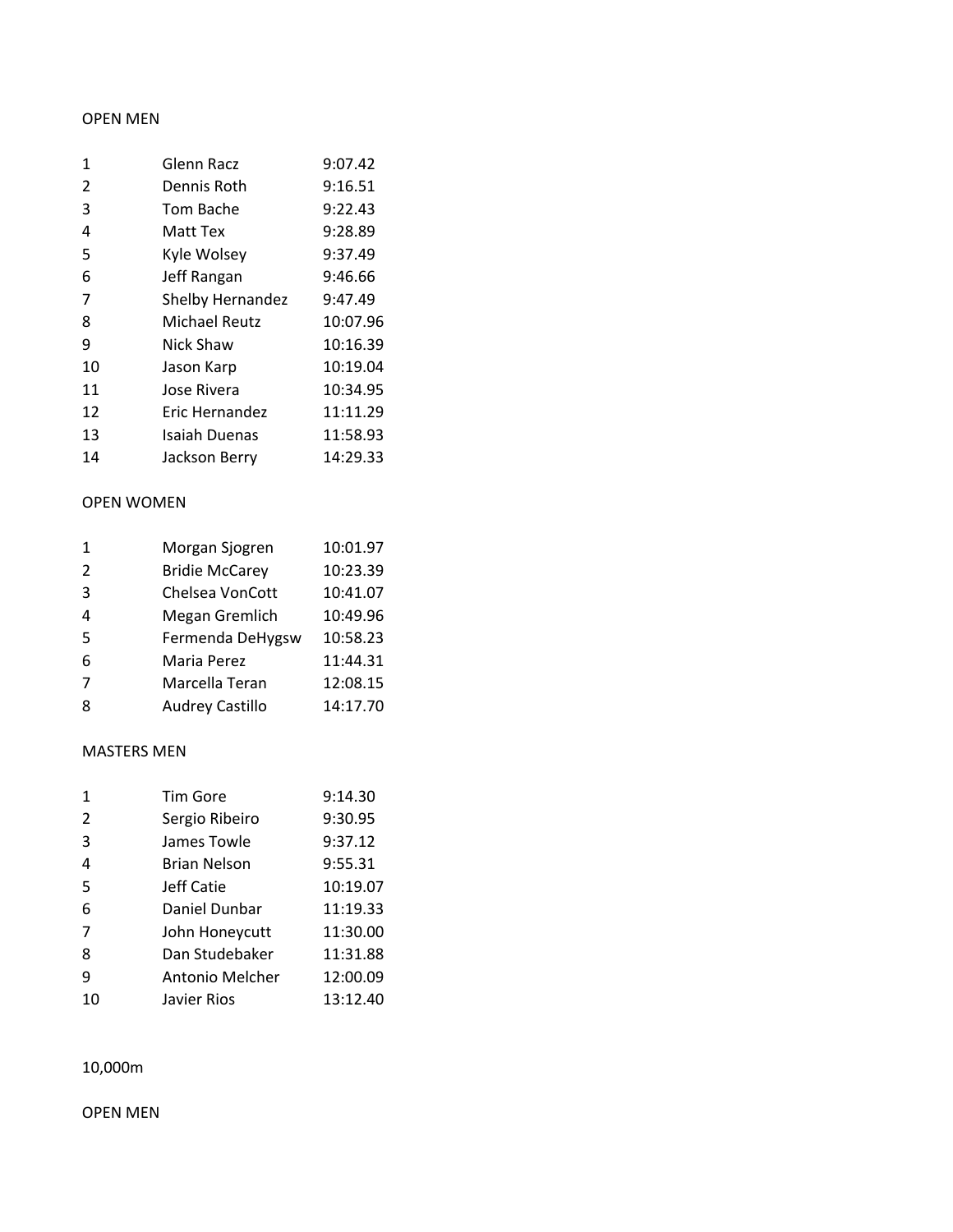| 1 | Deng Akuien             | 35:20.31 |
|---|-------------------------|----------|
| 2 | Mike Gorney             | 36:24.36 |
| 3 | <b>Emmanuel Corvera</b> | 36:34.89 |
| 4 | Antonio Hernandez       | 37:05.25 |
| 5 | Miles Lindsay           | 38:24.74 |
| 6 | Gerardo Marquillo       | 38:57.02 |
| 7 | Jose Rivera             | 38:59.42 |
|   |                         |          |

## OPEN WOMEN

# MASTERS MEN

| -1 | Andy Thatcher           | 42:51.95 |
|----|-------------------------|----------|
| 2  | <b>Richard Gauntner</b> | 45:03.38 |

## MASTERS WOMEN

# 400m Hurdles

#### OPEN MEN

|   | Edgar Vazquez  | 59.90   |
|---|----------------|---------|
| 2 | Jeremy Johnson | 1:01.89 |

# OPEN WOMEN

| Danzanique Kidd | 1:15.39 |
|-----------------|---------|
|                 |         |

### SHOT PUT

#### OPEN MEN

| 1 | Sullivan Parker           | 51'0 1/2" (6K) |
|---|---------------------------|----------------|
| 2 | Chris Maligga             | 39'7"          |
| 3 | Daniel Herman             | 38'5"          |
| 4 | Din Villa                 | 36'9 3/4"      |
| 5 | Jeremy Johnson            | 35'4 1/2"      |
| 6 | <b>Maurice Strickland</b> | 32'6 1/2"      |

## OPEN WOMEN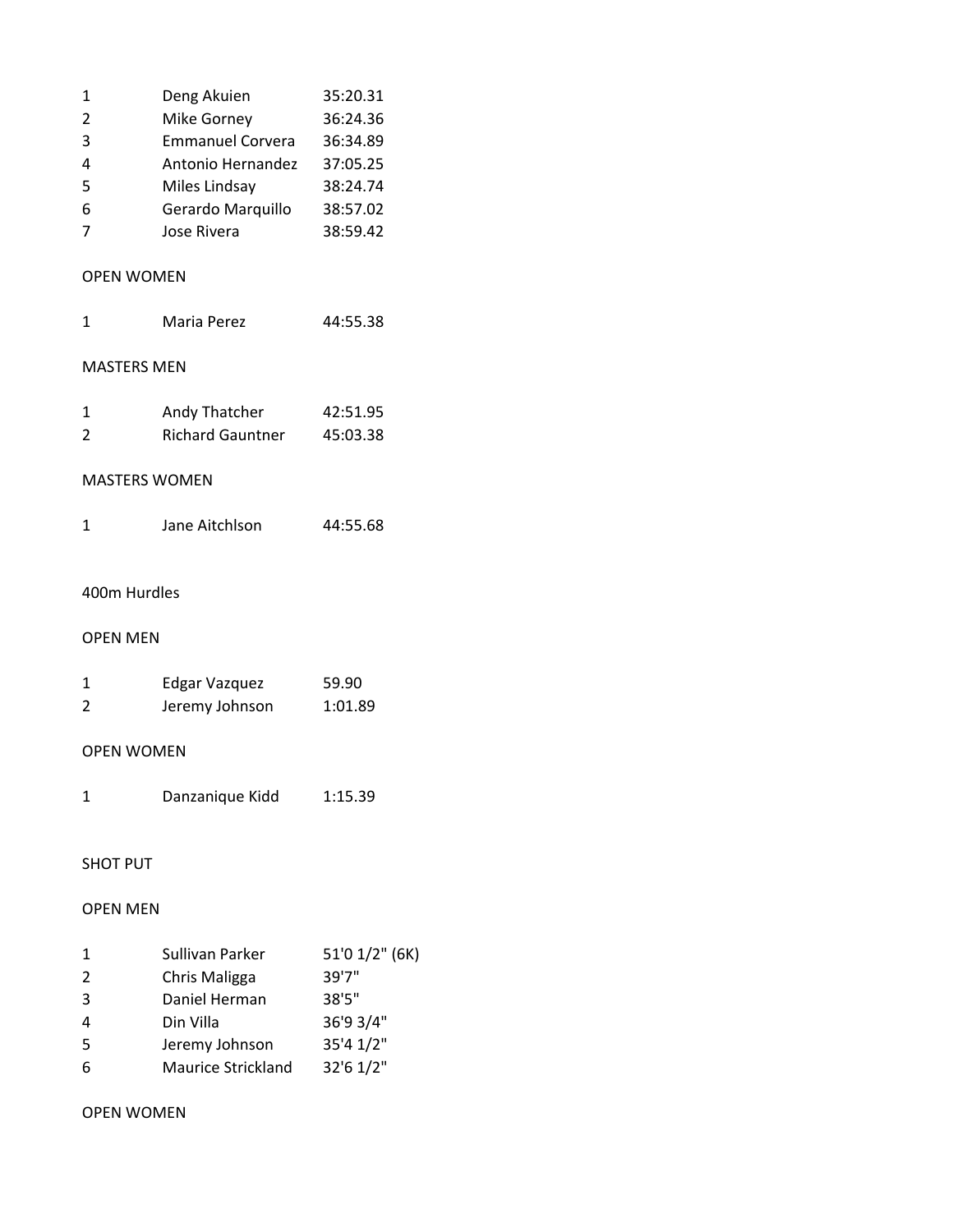|    | Chelsea McCarron | 33'1'' |
|----|------------------|--------|
| -2 | Leslie Estradd   | 24'6'' |

#### MASTERS MEN

| -1 | Michael Estradd | 35'6 1/2" |
|----|-----------------|-----------|
| 2  | Michael Arcieri | 32'4 1/2" |
| 3  | David Woods     | 29'4"     |

## DISCUS

### OPEN MEN

| Sullivan Parker | 151' 1" (1.75K) |  |
|-----------------|-----------------|--|
|                 |                 |  |

## HIGH JUMP

# OPEN MEN

| 1 | Stephen Siber             | 6'4'' |
|---|---------------------------|-------|
| 2 | Jake Pavlovics            | 6'2'' |
| 3 | <b>Maurice Strickland</b> | 5'6'' |
| 4 | Jeremy Johnson            | 5'4'' |
| 5 | <b>Edgar Vazquez</b>      | 5'2'' |

## OPEN WOMEN

| T1 | Mariah Slack      | 5'2'' |
|----|-------------------|-------|
| T1 | Jacqui Kilpatrick | 5'2'' |
| 3  | Mishe Scott       | 4'8'' |
| 4  | Angelique Ramirez | 4'6'' |
| .5 | Nicole Charmigo   | 4'0"  |

## MASTERS MEN

| <b>Willie Banks</b> | 5'8'' |
|---------------------|-------|
|                     |       |

## LONG JUMP

### OPEN MEN

|   | Daniel Herman | 21' 10 3/4" |
|---|---------------|-------------|
| 2 | Edgar Vazquez | 20'4''      |
| 3 | Chris Johnson | 19' 10"     |